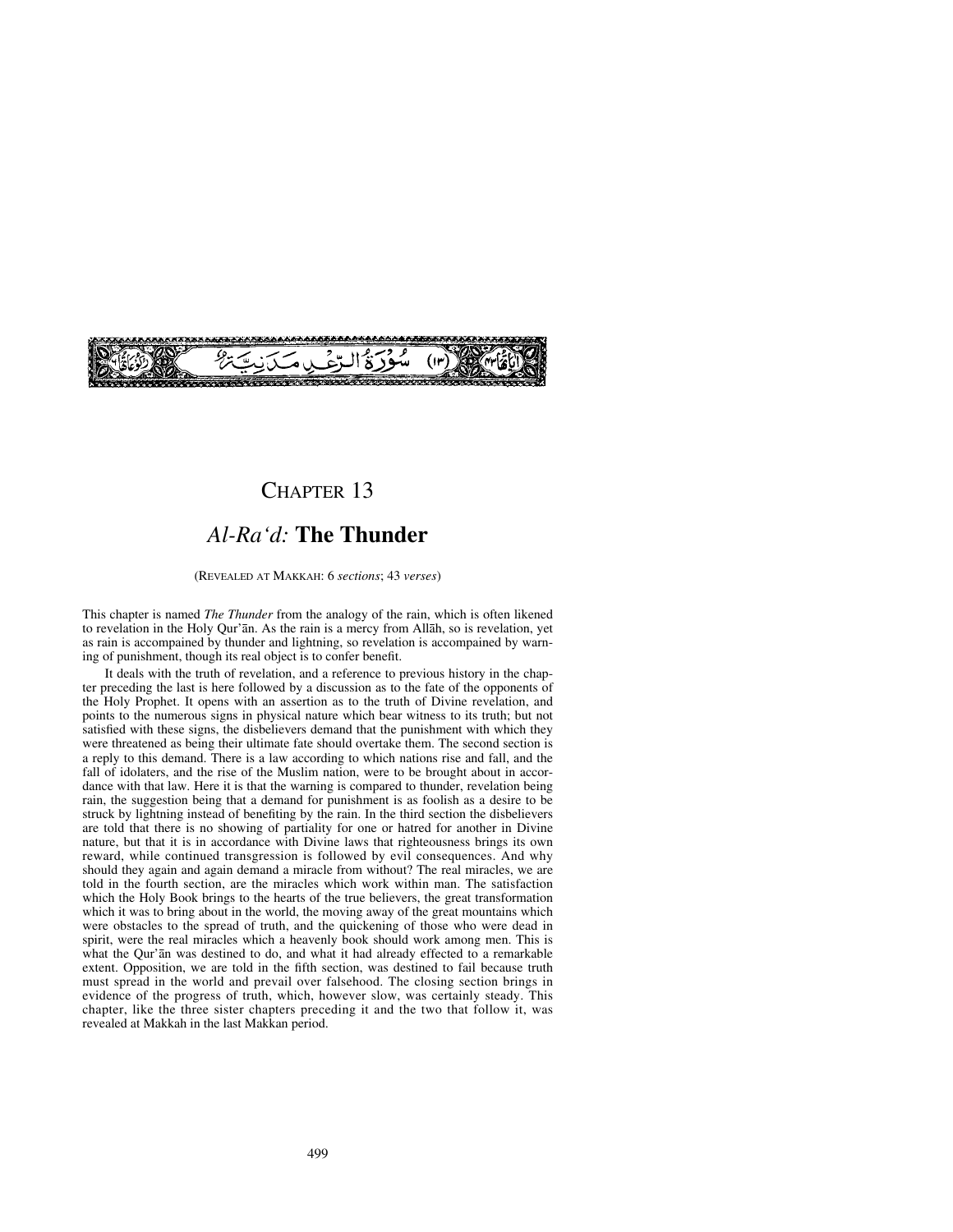## SECTION 1: **Truth of Revelation**

In the name of Allåh, the Beneficent, the Merciful.

**1** I, Allåh, am the Best Knower, the Seer.<sup>*a*</sup> These are verses of the Book. And that which is revealed to thee from thy Lord is the Truth, but most people believe not.

**2** Allåh is He Who raised the heavens without any pillars that you can see, and He is established on the Throne of Power,*<sup>a</sup>* and He made the sun and the moon subservient (to you). Each one runs to an appointed term. He regulates the affair, making clear the messages that you may be certain of the meeting with your Lord.

**3** And He it is Who spread the earth, and made in it firm mountains and rivers. And of all fruits He has made in it pairs, two (of every kind). He makes the night cover the day. Surely there are signs in this for a people who reflect.

**4** And in the earth are tracts side by side, and gardens of vines, and corn, and palm-trees growing from one root and distinct roots — they are watered with one water; and We make some of them to excel others in fruit. Surely there are signs in this for a people who understand.*<sup>a</sup>*

بِسْبِهِ اللَّهِ الدَّحْسُنِ الدَّحِسِينُورِ الكرسي الخاليث الكشائب التي أَنْزِلَ إِلَيْكَ مِنْ تَرَبِّكَ الْحَقُّ وَلَكِنَّ آڪُٽَرَ النَّاسِ لَا يُؤْمِنُوۡنَ ۞

آللَّهُ الَّذِيْ رَفَعَ السَّلْوٰتِ بِعَيْرِ عَمَلٍ يبروسنا نيح استكوى عكي اقعدش وسدقمر الشَّمْسَ وَالْقَمَدَ ۖ كُلٌّ يَّجْرِي لِاَجَلِ قْسَعَةً يُكَدِّرُ الْأَمْرَ يُفَصِّلُ الْأَيْتِ لَعَلَّكُمُّ بِبِلِقَاءِ مَ تِكْكُمُ تُؤْقِنُونَ ۞

وَهُوَ الَّذِي مَدَّ الْأَمْرَضَ وَجَعَلَ فِيُهَا سَوَابِييَ وَ آنَهُ أَطْوَمِينُ ݣُلِّ الثَّعَيْنِ جَعَلَ فِيهَا زَوْجَيْنِ اثْنَيْنِ يُغْشِي الَّيْلَ النَّهَاَمَ إِنَّ فِي ذٰلِكَ لَأَيْتٍ لِّعْفَوْمٍ يئ<del>ن</del>فڪرون6

رَنِي الْأَرْضِ وَظَعْ مُّتَجْرِرْتٌ وَّجَنّْتٌ قِنْ آغْنَابِ وَّنْ رُعُ وَّنَخِيْلٌ صِنْدَانٌ وَّغَيْرُصِنُوَانِ يَتَّنَفَىٰ بِبِيَاتٍ وَّاحِبِيَّ رَ نُفَضِّلُ بَعْضَهَا عَلَى بَعْضٍ فِى الْأَكْرَلِ اِنَّ فِي ذٰلِكَ لَأَيْتٍ لِّقَرَّمِ يَّعُفِّلُوْتَ @

<sup>1</sup>*a*. The letters are *alif,* standing for *ana*, meaning I, *lām* for *Allāh*, *mīm* for *A'lam*, meaning the Best Knower, and *rå* for *Rå'ß,* meaning the Seer.

<sup>2</sup>*a.* All heavenly bodies are raised high without any pillars that man can see. Those pillars are the laws of gravitation. All heavenly bodies, we are further told, run their course to an appointed term; they have a beginning and an end, as all things on earth have a beginning and an end.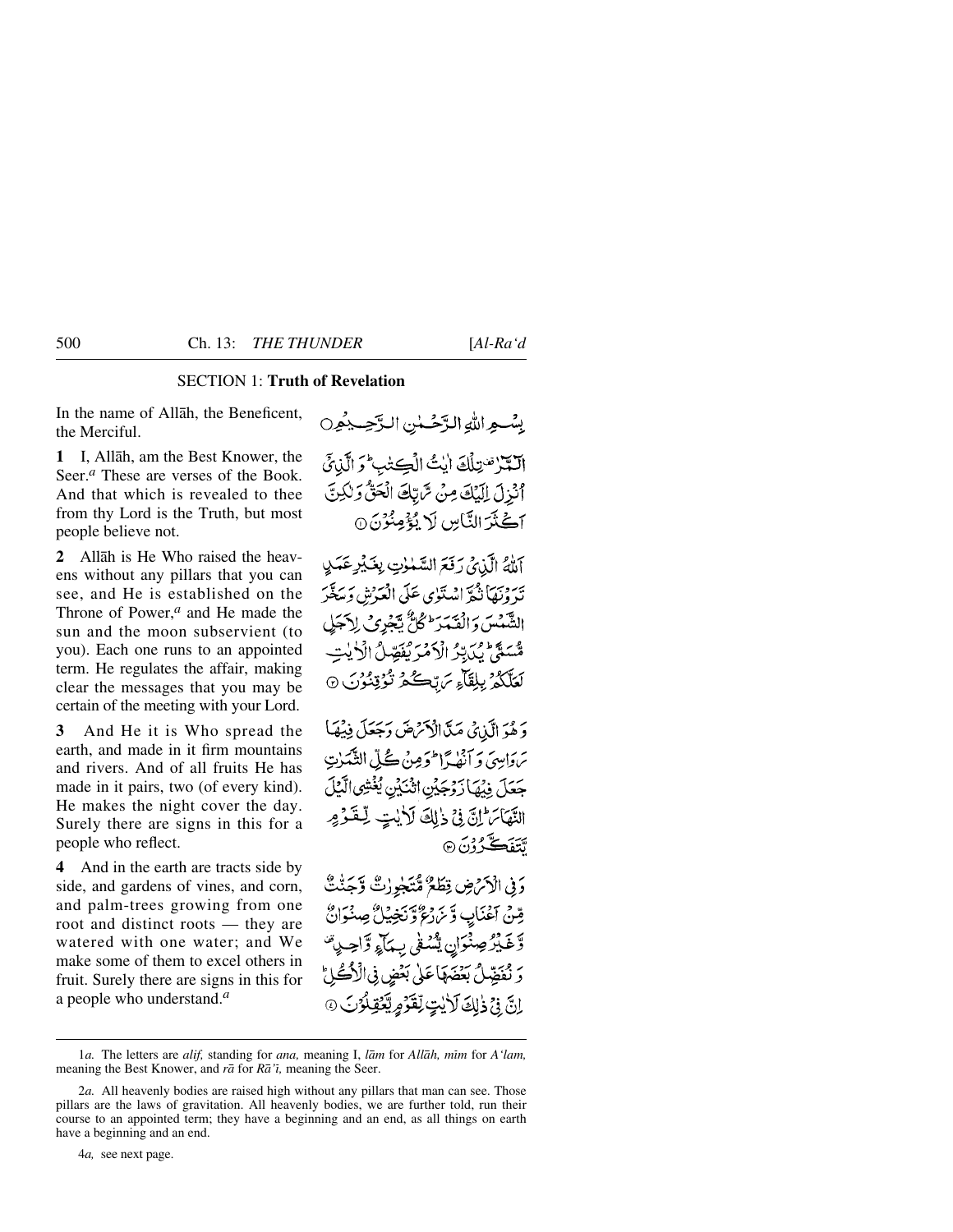**5** And if thou wonderest, then wondrous is their saying: When we are dust, shall we then be raised in a new creation? These are they who disbelieve in their Lord, and these have chains on their necks, and they are the companions of the Fire; in it they will abide.*<sup>a</sup>*

**6** And they ask thee to hasten on the evil before the good, and indeed there have been exemplary punishments*<sup>a</sup>* before them. And surely thy Lord is full of forgiveness for mankind notwithstanding their iniquity.*<sup>b</sup>* And surely thy Lord is Severe in requiting.

**7** And those who disbelieve say: Why has not a sign been sent down to him from his Lord? Thou art only a warner and for every people a guide.*<sup>a</sup>*

رن ديږدي بريري ورودو د اناڪيٽا تُزِيَّاءَ إِنَّا لَغِيْ خَلَقِ جَدِيبُ الْأَوْلَيْكَ الَّذِيْنَ ڪَفَدُوۡ(بِدَ بِّصۡمَرَ ۚ دَ ٱولَلۡكَ الْأَغْلَلُ فِيَ آَعْنَانِهِ مِرَّْوَ أُولَيْكَ آَصْعُ التَّائِنَّ هُمْ فِينِهَا خَلِدُّ وَنَ ۞

وَيَسْتَعْجِلُوْنَكَ بِالسَّبْئَةِ قَبْلَ الْحَسَنَةِ وَقَلْ خَلَتْ مِنْ قَبْلِهِمُ الْمَثْلَتُّ وَلِنَّ ىرَبَّكَ لَدَادٍ مَعْفِرَةِ لِّلنَّاسِ عَلَى ظُلْمِهِمْ وَإِنَّ مَرَّبَكَ لَشَيْدِيَّ الْعِقَابِ ۞

وَيَقْوُلُ الَّذِينَ كَفَرُوْا لَوْلَاَ اُسْؤِلَ عَلَيْهِ إِيَهٌ مِّنْ تَرَبِّهِ إِنَّمَا آَنْتَ مُنۡزِينٌ وَّلِڪُلِّ قَوۡمٍ مَادٍىَّ

### SECTION 2: **Fall and Rise of Nations**

**8** Allåh knows what every female bears, and that of which the wombs أَللَّهُ يَعْلَمُ مَا تَحْمِيلُ كُلُّ أَنْ تَبِي وَ مَبَا

5*a.* The chains spoken of here are the chains which keep them constrained to evil usages and corrupt practices.

6*a. Mathulåt* is the plural of *muthlah,* which means *a punishment that comes down upon a man so that he is made an example by which another is restrained* (R).

6*b.* The Makkans were warned again and again, and they demanded that the threatened punishment should overtake them, but they are told that the Merciful God would deal with them not according to their iniquities, but according to His vast and comprehensive forgiveness. But when evil outsteps all bounds, His very mercy, which must be exercised towards His righteous servants, requires that the iniquitous should not be left without punishment. Hence the Lord is also severe in requiting evil.

<sup>4</sup>*a.* Unity in diversity is observable in the whole of nature, which is a sure sign of the Unity of the great Author of all existence. Besides this, as there is a difference in the produce of different tracts, though they are subject to the same laws of nature, even so are the hearts of men in relation to the growth of the seed of virtue, which is sown by revelation.

<sup>7</sup>*a.* The words *for every people a guide* refer to the Holy Prophet. He was a warner indeed; he warned the evildoers of the evil consequences of their evil deeds, but he was ultimately to be a guide for every people, to lead them out of their evil ways and to set them on the right path.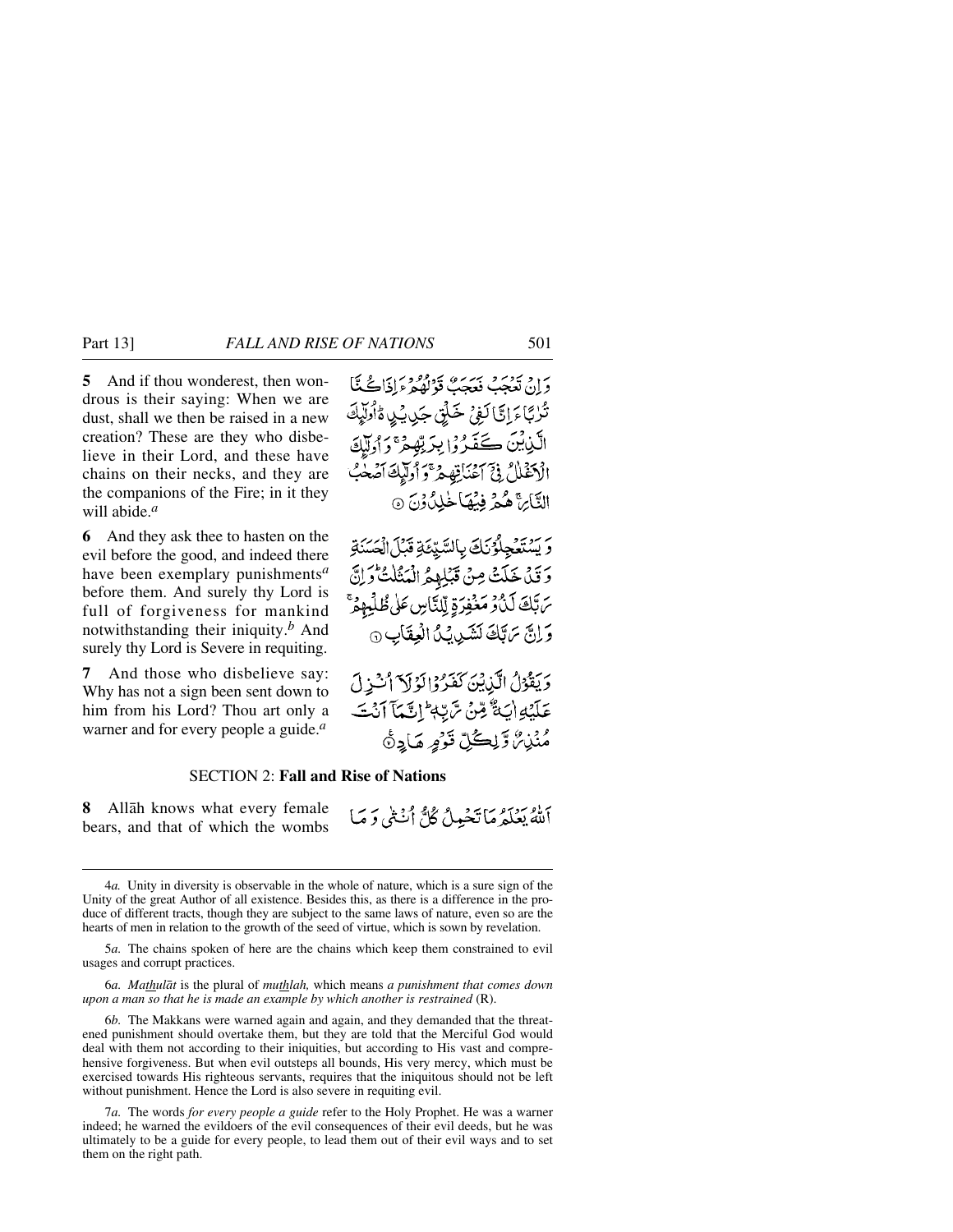fall short of completion and that which they grow.*<sup>a</sup>* And everything with Him has a measure.

**9** The Knower of the unseen and the seen, the Great, the Most High.

**10** Alike (to Him) among you is he who conceals (the) word and he who speaks openly, and he who hides himself by night and (who) goes forth by day.*<sup>a</sup>*

**11** For him are (angels) guarding the consequences (of his deeds), before him and behind him, who guard him by Allåh's command.*<sup>a</sup>* Surely Allåh changes not the condition of a people, until they change their own condition. And when Allåh intends evil to a people, there is no averting it, and besides Him they have no protector.

**12** He it is Who shows you the lightning causing fear and hope and (Who) brings up the heavy cloud.

**13** And the thunder celebrates His praise, and the angels too for awe of

تَغِيْضُ الْأَمْ يَحَامُرُ وَمَا تَزْدَادُ وَكَيْ لَحْ شَيْءٍ عِنْدَاهُ بِبِعِقْدَارِ، @ عْلِمُ الْغَيْبِ وَ الشَّهَادَةِ الْكَبِيْرُ الْمُتَعَالِ سَوَآءٌ مِّنْنَكُمْ مَّنْ أَيَبَدَّ الْفَدْلَ وَ مَنْ جَهَدَ بِهٖ وَ مَنْ هُوَهُسْتَخْفِ بِٱلَّٰيۡلِ وَ سَأَيِّ سِنَ بِبِأَلَيْهَا مِن ۞ لَهُ مُعَقَّبْتُ مِّنْ بَيْنِ بَدَلْهِ وَ مِنْ خَلْفِهٖ يَحْفَظُوْنَهُ مِنْ آمْرِ اللَّهِ ۚ إِنَّ اللَّهَ لَا يُغَيِّيْرُ مَا بِقَوْمٍ حَتَّى يُغَيِّرُوْامَا بِٱنْفُسِهِ مِرْ وَ إِذَآ آيَٰ إِذَاللَّهُ بِقَوْمِ سُوِّءًا فَلَا مَرَدَّ لَهُ ۚ وَمَا لَهُمۡ مِّنۡ دُوۡنِهٖ مِنۡ وَّالِ ۖ هُوَ الَّذِي يُرِيْكُمُ الْبَرْقَ خَوْقًا وَّطَعَةً } وَّ يُنۡتِئُ السَّحَابَ الثِّفَالَ ۞ وَيُسَيِّحُ الرَّعْلَى بِحَمْدِهِ وَالْمَلَيْكَةُ

11*a.* While the statement is no doubt general and refers to the guardian angels referred to in 6:61, there is a deeper allusion to the Divine protection specially vouchsafed to the Holy Prophet against the numerous enemies among whom he lived day and night. *Mu'aqqibåt* (sing. *mu'aqqib*) is derived from *'aqqaba,* meaning *he looked to the consequence,* or *result of the affair* (LL). The word may also be translated as meaning *those following one another.* Such are the angels, who are mentioned as *hafazah* or *keepers* in 6:61, and as *kiråm-an kåtibßn* or honourable recorders in 82:11, 12. They guard the consequences of the deeds of man, and are therefore spoken of here as *guarding him,* i.e., *guarding whatever he does,* by Allåh's command.

<sup>8</sup>*a.* The wombs fall short of completion when no gestation takes place. The physical law of nature is spoken of here with a deeper reference to the spiritual law, according to which some receive a new birth through the Prophet and others do not. The subject is made clearer in the verses that follow.

<sup>10</sup>*a.* A general law is given expression to with a deeper reference to the secret and open counsels against the Prophet and to enemies seeking his life by day and by night. A perusal of the history of his life shows that those who sought his life sometimes followed him secretly, when he went out to pray during the early hours of the morning, and sometimes openly followed him in the daytime with an evil purpose.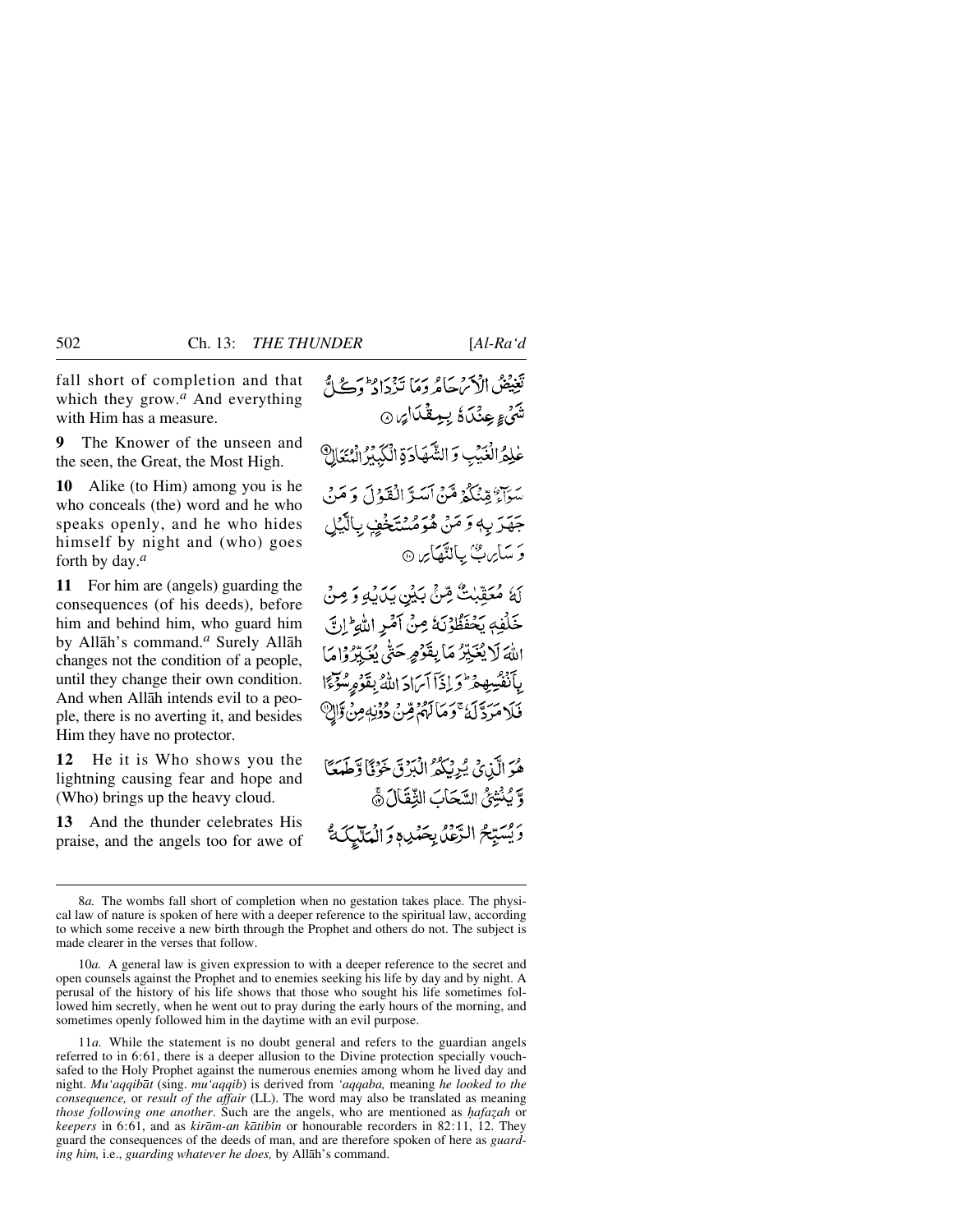Him. And He sends the thunderbolts and smites with them whom He pleases, yet they dispute concerning Allåh, and He is Mighty in prowess.

**14** To Him is due the true prayer. And those to whom they pray besides Him give them no answer, but (they are) like one who stretches forth his two hands towards water that it may reach his mouth, but it will not reach it. And the prayer of the disbelievers is only wasted.

**15** And whoever is in the heavens and the earth makes obeisance to Allåh only, willingly and unwillingly, and their shadows, too, at morn and eve.*<sup>a</sup>* **Prostration**

**16** Say: Who is the Lord of the heavens and the earth? Say: Allåh. Say: Do you then take besides Him, guardians who control no benefit or harm even for themselves? Say: Are the blind and the seeing alike? Or, are darkness and light equal? Or, have they set up with Allåh associates who have created creation like His, so that what is created became confused to them? Say: Allåh is the Creator of all things, and He is the One, the Supreme.

**17** He sends down water from the clouds, then watercourses flow according to their measure, and the torrent bears along the swelling foam. And from that which they melt in the fire for the sake of making ornaments or apparatus*<sup>a</sup>* arises a صِنْ خِيْفَتِهِ ۚ دِيُرْسِلُ الصَّوَاعِقَ فَصُدْبُ بِهَا مَنْ يَتَنَاءُ وَهُمْرِيُجَادِلُوۡنَ فِي اللَّهِ ۚ دَهُوَ تَنَبِي بِيَنَ الْمُحَالِ ﴾ لَهُ دَعْوَةٌ الْحَقِّ وَ الَّذِينَ يَدُعُوْنَ مِنْ

دُوْنِهِ لَا يَسْتَجِيبُونَ لَمُهُمْ بِشَيْءٍ إِلَيْهِ كَبَاسِطِ كَفَّيْهِ إِلَى الْعَالِّهِ لِيَبْلُغَ فَاءُ وَ مَا هُوَ سَالِعَةً وَمَا دُعَآءُ الْكَفِدِينَ الرَّ فِي ضَلَاحِ ﴾

وِ بِلَّهِ بَسْجُكٌ مَنْ فِي السَّلْمَٰوِتِ وَالْأَنْرَضِ طَوْعًا وَ كَرْهًا وَظِلْلُهُمُ بِالْعُدُوِّ وَالْأَصَالَ،

قُدْحُ مَنْ تَرِبُّ السَّلْوٰتِ وَالْأَدْضِ قُلِ اللَّهُ ۖ ثَلُ آنَاتَّخَذُنْدُومِّنَ دُوۡنِهٖٓ آوۡلِيَآءَ لَا بَمْلِكُوُنَ لِاَنْفُسُهِمْ نَفْعًاوِّ لِاخْتِرَّا وَ ثَلْ هَـلُ يَسْتَوِي الْأَعْمَلُ , وَ الْيَصِبْرُهُ ۚ آمْرِهَـلْ تَسْتَوِي الظُّلُمْيِتُ وَ الشَّوْسُ هُ أَمْرِ جَعَلُوۡۤۢالِلَّٰٰٓٓةِ شُرَكَيۡاَءِ خَلَقُوۡا لَحَلۡقِهٖ فَتَشَابَهَ الْخَلْقُ عَلَيْهِمْ ثَلْ اللَّهُ خَالِقُ كُلِّ شَيْءٍ وَّهُوَ الْوَاحِدُ الْقَهَّاسُ ®

آنْزَلَ مِنَ السَّيَاءِ مَاءً فَسَالَتْ أَدُدِيَةٌ بِفَكَارِهَا فَاحْتَمَلَ السَّيْلُ زَبَدًا رَّابِيَّا ۚ وَحِيًّا يُؤْتِلُونَ عَلَيْهِ فِي النَّارِ ابْتِغَاءَ حِلْيَةِ آَوْ مَتَاجِ زَبَلٌ مِّتْلُدُّكْتَ فِّ يَضْرِبُ اللَّهُ الْحَقِّ وَالْسَاطِيلَ ةَ

<sup>15</sup>*a.* The recital of this verse is followed by actual prostration; see 7:206*a*.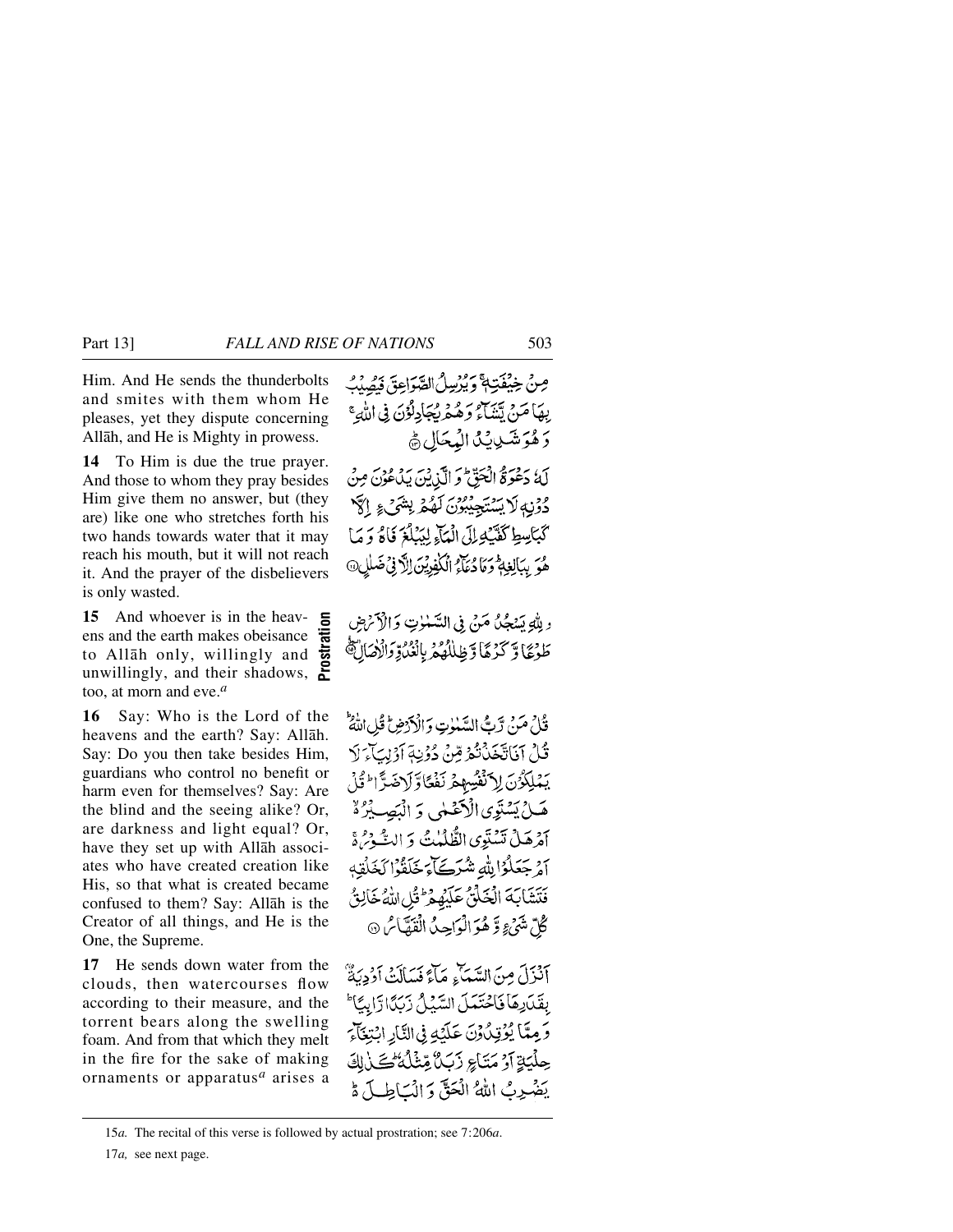scum like it. Thus does Allåh compare truth and falsehood. Then as for the scum, it passes away as a worthless thing; and as for that which does good to men, it tarries in the earth. Thus does Allåh set forth parables.*<sup>b</sup>*

**18** For those who respond to their Lord is good. And as for those who respond not to Him, even if they had all that is in the earth and the like thereof with it, they would certainly offer it for a ransom. As for those, theirs is an evil reckoning and their abode is hell; and evil is the resting-place.

# فَأَمَّاالزَّيْبُ فَيَذَهَبُ مُفَاَّءٌ وَ أَمَّا مَا يَنْفَعُ النَّاسَ فَيَمْكُنْ فِي الْأَكْرَضِ ۖ كَنْ لِكَ يَضْرِبُ اللهُ الْأَهُنَّالَ هَ

رِللَّذِيْنَ اسْتَجَابُوْالِرَبِّهِمُ الْحُسُنِيَّ دَ الَّيْنِ بِيَ أَمِرِيسْتَجِيبُوْالَّهُ لَوْ أَنَّ لَهُ هِرْ مَّانِي الْآرَضِ جَبِيْبِكَا وَّمِثْلَهُ مَعَبَةُ لَافْتَيْدَوْا بِهِ أُولَيْكَ لَهُمْ مُؤْمُّ الْجِسَابِةُ رَمِ أَرْبِهُمْ جَهَنَّهُ وَيِئْسَ الْبِهَادُ ﴾

## SECTION 3: **Good and Evil bring their own Reward**

**19** Is he who knows that what is revealed to thee from thy Lord is the truth like him who is blind? Only men of understanding mind —

**20** Those who fulfil the pact of Allåh, and break not the covenant,

**21** And those who join that which Allåh has bidden to be joined*<sup>a</sup>* and have awe of their Lord, and fear the evil reckoning.

**22** And those who are steadfast*<sup>a</sup>* seeking the pleasure of their Lord, and keep up prayer and spend of that آفَدَهُ يَعْلَمُ آنَّمَآ أَنْزِلَ إِلَيْكَ مِنْ رَّبَّكَ الْحَقُّ كَمَنْ هُوَ أَعْلَىٰ إِنَّمَا يَتَذَكَّرُ أولُوا الْأَلْمَابِ ٢ الَّيْدِيْهَ، يُوْفُوْنَ بِعَصْدِ اللهِ وَكَلّ يَنْقُضُونَ الْمِيْتَاقَ۞ وَ الَّذِيْنَ يَصِلُوْنَ مَآ آمَيَهِ اللَّهُ بِهَآنَ يَّعْجِمَدَ كَمْ يَسْتَعِيْرُ مِنْ يَقْفُرُ وَيَخَافُوْنَ سُؤْءَ الْجِسَابِ ۞ وَ الَّيْذِيْنَ صَدَرُوا انْتِغَاْءَ وَجُهُ رَبَّهُ هُ وَ آقَامُوا الصَّلُوةَ وَ آنْفَقُوْامِدًا رَزِّقْهُمْ

17*a. Matå'* includes here *all kinds of things necessary for the life of man,* such as *utensils, tools, implements,* and *instruments of war* (S).

<sup>17</sup>*b.* The parable set forth here signifies that the Holy Prophet and his followers will live and prosper, as they work for the good of man. On the other hand, evil practices and worthless usages and customs, as well as those who uphold them, will be swept away before the mighty current of Truth, as rubbish is borne away by a torrent.

<sup>21</sup>*a.* While the previous verse deals with man's duty to his Maker, this treats of the relations with His creatures. "What Allåh has bidden to be joined" includes all those ties of love and relationship which Allåh has taught man to observe and keep inviolate.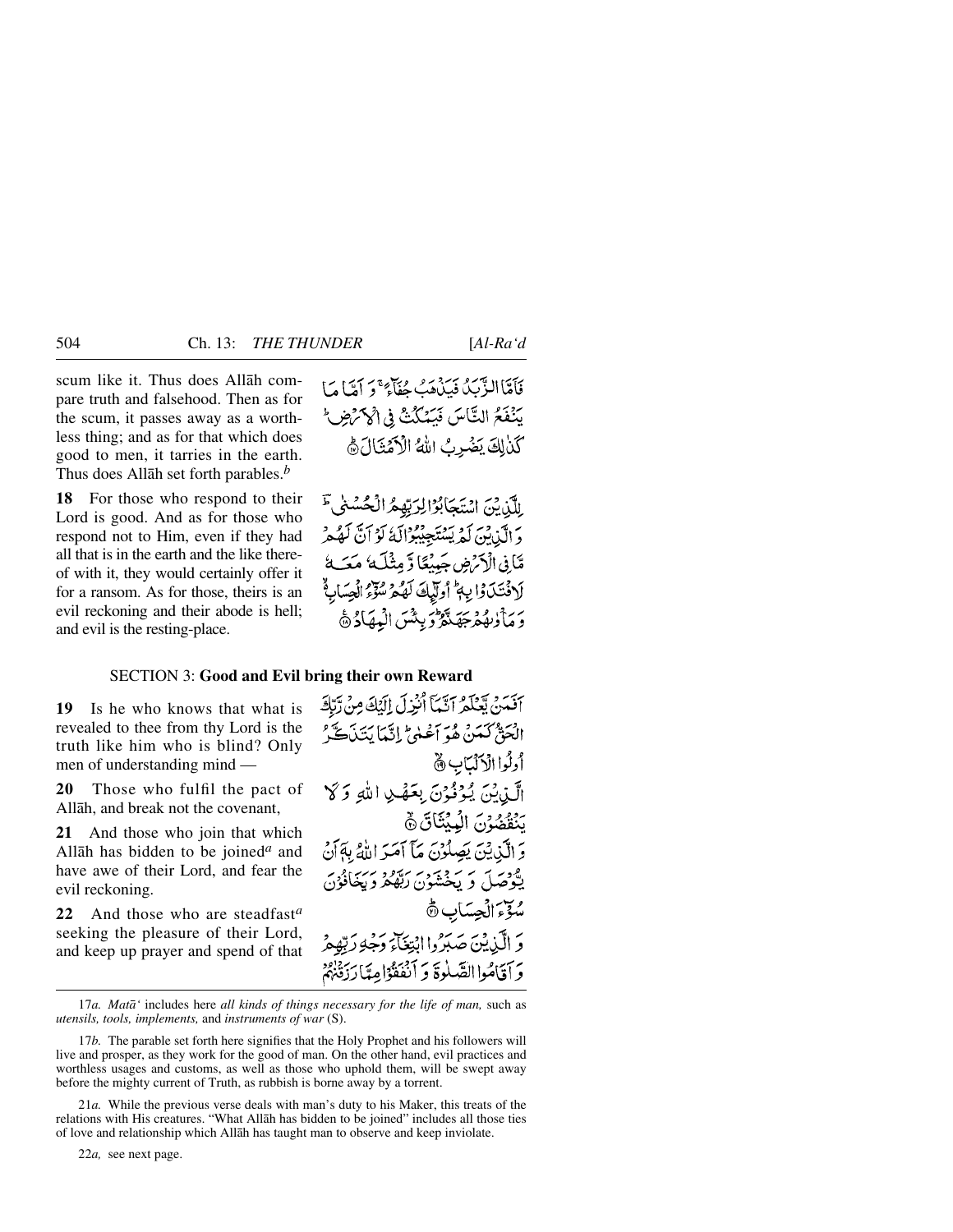which We have given them, secretly and openly, and repel evil with good;<sup>*b*</sup> for such is the (happy) issue of the abode —

**23** Gardens of perpetuity, which they will enter along with those who do good from among their fathers and their spouses*<sup>a</sup>* and their offspring; and the angels will enter in upon them from every gate.

**24** Peace be to you, because you were constant — how excellent is then the final Abode!

**25** And those who break the covenant of Allåh after its confirmation, and cut asunder that which Allåh has ordered to be joined, and make mischief in the land, for them is the curse, and theirs is the evil end of the Abode.

**26** Allåh amplifies and straitens provision for whom He pleases. And they rejoice in this world's life. And this world's life, compared with the Hereafter, is only a temporary enjoyment.

جَنّْتُ عَدْنِ يَبْدُخُلُوْنَهَا وَ مَنْ صَلَحَ مِنْ اٰبَاْبِهِمْ وَ ٱنْرَدَاجِهِمْ وَذْيِّ يَٰتِهِمْ وَالْمَلَيْكَةُ يَدْعُوُنَ عَلَيْهِمْ قِنْ كُلِّ بَأْ سَلَمْ عَلَيْكُمْ بِمَاصَبَرْتُوْفِرْ يَهْمَ عُقْبَى الدَّارِةَ وَ الَّذِينَ يَنْقَضُوْنَ عَهْدَ اللَّهِ مِنْ بَعْدٍ مِينَتَاتِهِ وَيَقْطَعُونَ مَآ أَمَرَ اللَّهُ بِ7َ أَنْ تَوْصَلَ وَ يُفْسِدُ وْنَ فِي الْأَسْرِضِ ۚ أوليكَ لَهُمُ اللَّعْنَةُ وَلَهُمْ سُنْءُ الدَّابِرِ®

سوًّا وَعَلَانِيَةً وَّ يَدْرُدُونَ بِالْعَسَنَةِ السَّيِّئَةَ أُولَّيكَ لَهُمْ عُقْبَى الدَّارِيُّ

اَللَّهُ يَبْسُطُ الرِّتْرَنِّيِّ لِعَنْ يِّشَاءٍ وَبَقْدِرُ ۚ وَفَرِحُوْا بِالْحَيْدِةِ اللَّهُ نِيَا تَوَمَا الْحَبْوةُ الدُّنْبَا فِي الْأَخِيرَةِ الْأَمْتَاعُ ۖ هَ

وَيَقُوْلُ الَّذِينَ كَفَرُوْا لَوْلَاَ أَنْتَذِلَ

### SECTION 4: **Revolution to be brought about by Qur'ån**

**27** And those who disbelieve say: Why is not a sign sent down to him

<sup>22</sup>a. Patience in trials and sufferings is only one of the ideas which the word *sabr* conveys. According to R, *sabr* is *the keeping oneself constrained to that which reason or law requires,* or *the withholding from that from which it requires to withhold*.

<sup>22</sup>*b. Evil* is a thing which is by all means to be repelled, and hence *good for evil* is recommended only in cases when *evil* would be *repelled* by that good. Unconditionally requiting evil with good would abolish all safeguards; evildoers who received nothing but good for every evil they committed would most assuredly establish a condition of anarchy by their evil deeds. Elsewhere it is said: *whoever forgives and amends* (42:40).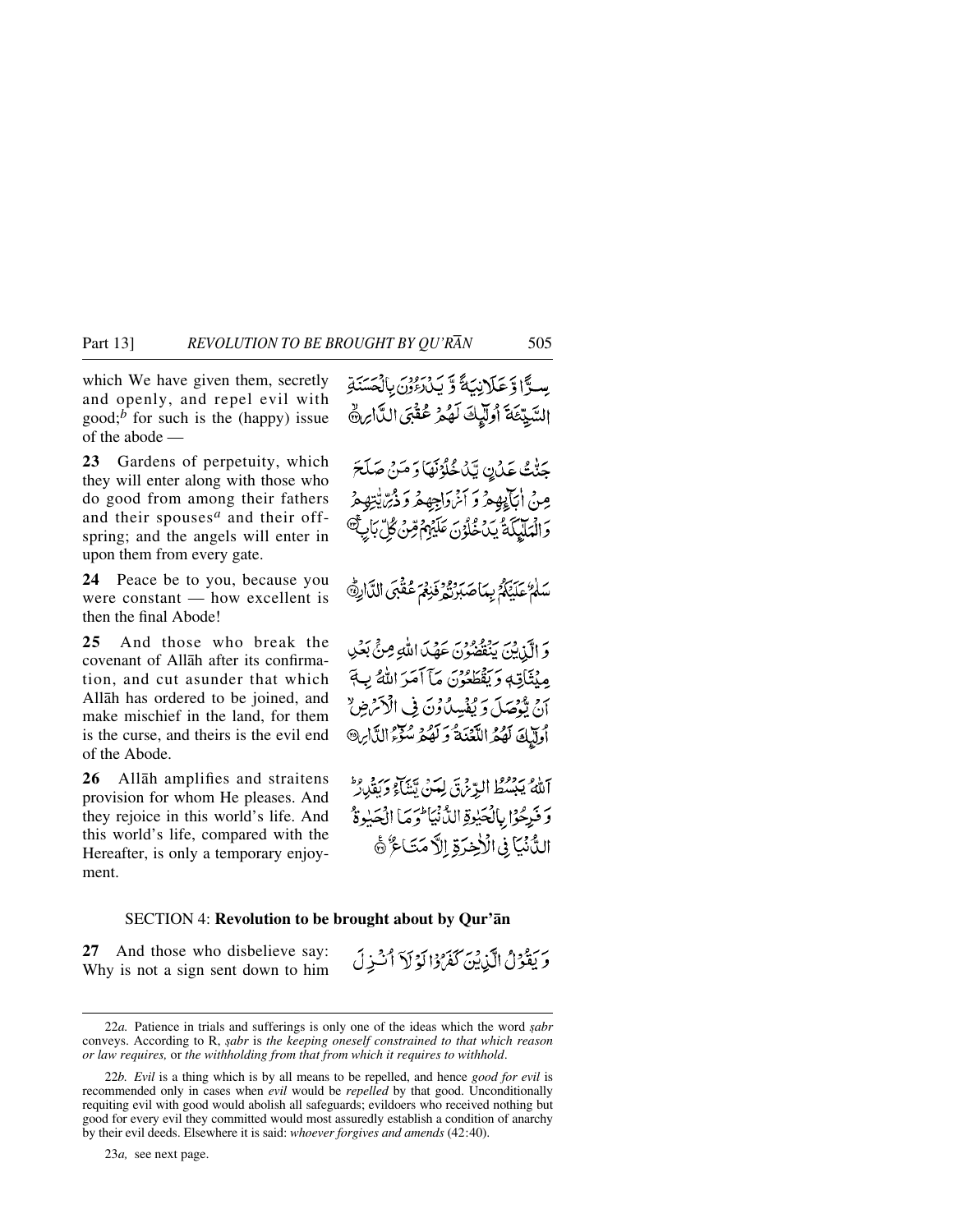by his Lord? *<sup>a</sup>* Say: Allåh leaves in error whom He pleases, and guides to Himself those who turn (to  $\text{Him}$ )<sup> $b$ </sup> —

**28** Those who believe and whose hearts find rest in the remembrance of Allåh. Now surely in Allåh's remembrance do hearts find rest.

**29** Those who believe and do good, a good final state is theirs and a goodly return.*<sup>a</sup>*

**30** Thus We have sent thee among a nation before which other nations have passed away, that thou mightest recite to them what We have revealed to thee, and (still) they deny the Beneficent. Say: He is my Lord, there is no god but He; in Him do I trust and to Him is my return.

**31** And if there could be a Qur'ån with which the mountains were made to pass away, or the earth were cloven asunder, or the dead were made to

عَلَيْهِ الْبَةُ قِينَ رَّبِّهِ ثَلْ إِنَّ اللَّهَ يُضِلُّ مَنْ تِسَبِّيْءَ رَبِّي إِلَيْهِ مَنْ آنَاكَ قُرْبِي إِيَّا الْمَشَيّ أَلَّذِيْنَ اٰمَنُوْاْ وَتَطْمَيِنُّ ثَٰلُوۡبُهُمۡ بِذِكِرِّ اللَّهِ ۚ آلَا بِذِكْرِ اللَّهِ تَطْهَيْنَ الْقُلُوُبُ ﴾ اَلَّذِينَ اٰمَنُوْا دَعَيِدُواالصَّلِحْتِ طُوُلِ لَهُمْرُ دَحُسْنُ مَأْبٍ ۞ كَذَالِكَ آرْسَلْنِكَ فِيَّ أَصَّةِ قَدْ خَلَتْ مِنْ قَبْلِهَآ أُمَمُّ لِّنَتِّلُوٓا۟ عَلَيۡهِمُ الَّذِيۡ آَدَ ۖ وَلَا الككَ وَهُمْرِ بَكَـٰهُ ُوۡنَ بِالرَّحۡلِنِ ۖ قُبْلُ هُوَ يَرِيْنَ لَأَلَالُهَ الْأَهْوَ عَلَيْهِ تَوَكَّلْتُ دَالَبُهُ مَتَأْبِ© وَلَوْ آنَّ قُرْانًا سُيِّرَتْ بِهِ الْجِبَالُ آوْ تُطِّعَتْ بِهِ الْأَمْرَضُ آوْكُلِّعَ بِهِ الْمَوْنَىٰ بَلْ لِلَّهِ الْأَصْرُجَيِيْعًا َالْمَاتِي

27*b.* The contrast with *those who turn to God* makes it clear that Allåh's pleasure to leave some in error is exercised only in the case of those who, though invited to God, do not turn to Him but choose to remain in error. The first part may also be translated thus: *Allåh leaves in error who will (remain in error).*

29*a. Ô∂bå,* as an infinitive noun (from *ƌba,* meaning *it became good*), means a *good final state* or *good future* (LL).

<sup>23</sup>*a.* The Qur'ån is full of clear statements that women shall enjoy the bliss of paradise. *Azwåj* is the plural of *zauj,* which means either husband or wife, and hence I have rendered it as spouses or mates.

<sup>27</sup>*a.* The answer to this question is given in the concluding words of the section: "disaster will not cease to afflict them because of what they do, or it will alight close by their abodes, until the promise of Allåh come to pass". This promise related to the utter annihilation of the power of the disbelievers. The question *why is not a sign sent down to him?* here as elsewhere in the Holy Qur'ån, is really a demand for the promised annihilation of their power and their vanquishment, and the answer is always conveyed in somewhat similar terms, stating first that they should ask for mercy; that the Qur'ån has healing power, the condition of the faithful being a witness to it; that the fate of the former generations affords a lesson; that smaller calamities continue to afflict them, and in these they can see the signs of their ultimate vanquishment; and that finally, if all those tokens are rejected, the great calamity will not fail to overtake them.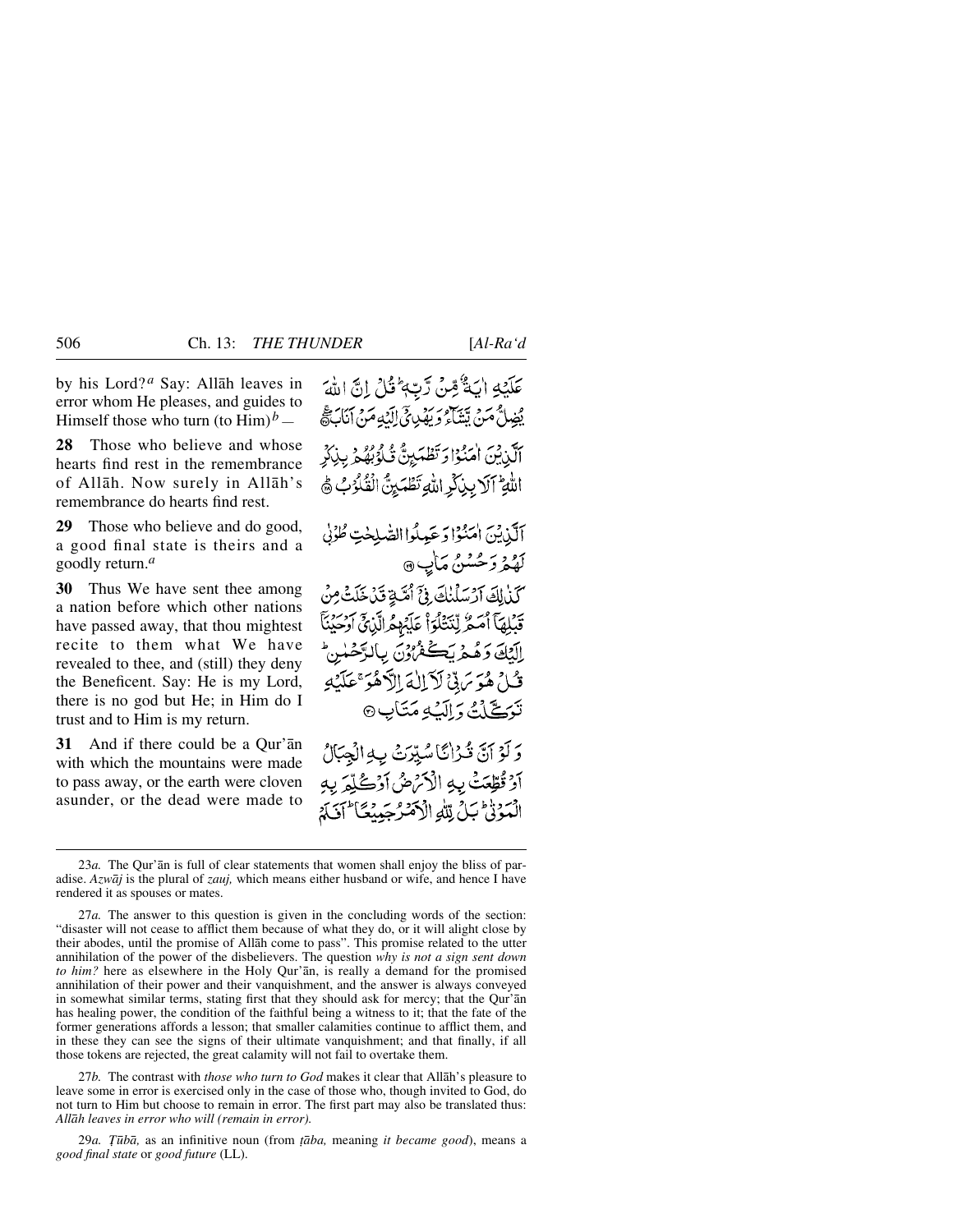speak<sup> $a$ </sup>— nay, the commandment is wholly Allåh's. Do not those who believe know that, if Allåh please, He would certainly guide all the people? And as for those who disbelieve, disaster will not cease to afflict them because of what they do, or it will alight close by their abodes, until the promise of Allåh come to pass. Surely Allåh will not fail in (His) promise.



#### SECTION 5: **Opposition will fail**

**32** And messengers before thee were certainly mocked, but I gave respite to those who disbelieved, then I seized them. How (awful) was then My requital!

**33** Is, then, He Who watches every soul as to what it earns —? *<sup>a</sup>* And yet وَلَقَيْبِ اسْتُهْذِجَ بِرُسُلِ قِسْنُ قَبْلِكَ فَأَصْلَيْتُ لِلَّكْبِيِّيْنَ كَفَرُوا تَذَكَّرَ أَخَبَاتُهُمْ ۖ فَكَيۡفَ كَانَ عِقَابٍ ۞

آفَمَنْ هُوَ تَأْلِيمٌ عَلَىٰ كُلِّ نَفْسٍ بِمَا

<sup>31</sup>*a.* According to some, the words *la-kåna hådha-l-Qur'ån* are understood, i.e. *it is this Qur'ån* (JB). But the answer is contained in what follows and there is no omission here. That the Qur'ån should work great wonders is not here treated as an impossibility, but rather as a fact, for we are immediately told that *the commandment is wholly Allåh's,* which is equivalent to saying that it will be brought about soon by His commandment. At the time when these verses were revealed, difficulties in the spread of Islåm appeared like mountains. Formidable opponents of the Prophet stood undoubtedly like impassable mountains — and they were given the name of *jibål,* or *mountains,* by the Arabs (LL) in the way of the advance of Truth. That they were made to pass away is a matter of history. The words *qu*tti'at bi-hi-l-ardu may mean the earth were cloven asunder, by which is to be understood that the Qur'ån would go deep down into the hearts of men, which are compared here to the earth, which would thus be cloven asunder, with streams and springs flowing in it. Another significance of the words is that the earth will be *travelled over*. There were no facilities at that time for going to distant corners of Arabia, to say nothing of the distant countries of the world. Yet so irresistible was the urge within the hearts of Muslims to deliver the message of Truth that not only was the whole of Arabia travelled over by the message-bearers of Islåm within ten years after this in the Prophet's lifetime, but within a hundred years after the Prophet, Islåm had traversed the whole of the known world, spreading from the farthest East in China to the farthest West in Spain. As regards the last statement, *the dead were made to speak,* it is again a matter of history. Men who were dead spiritually now spoke with such power that the whole earth from end to end responded to their call. See 6:122, where it is made clear that by the dead in the terminology of the Qur'ån are somtimes meant the *spiritually dead* and by *giving life* is meant their *spiritual quickening*.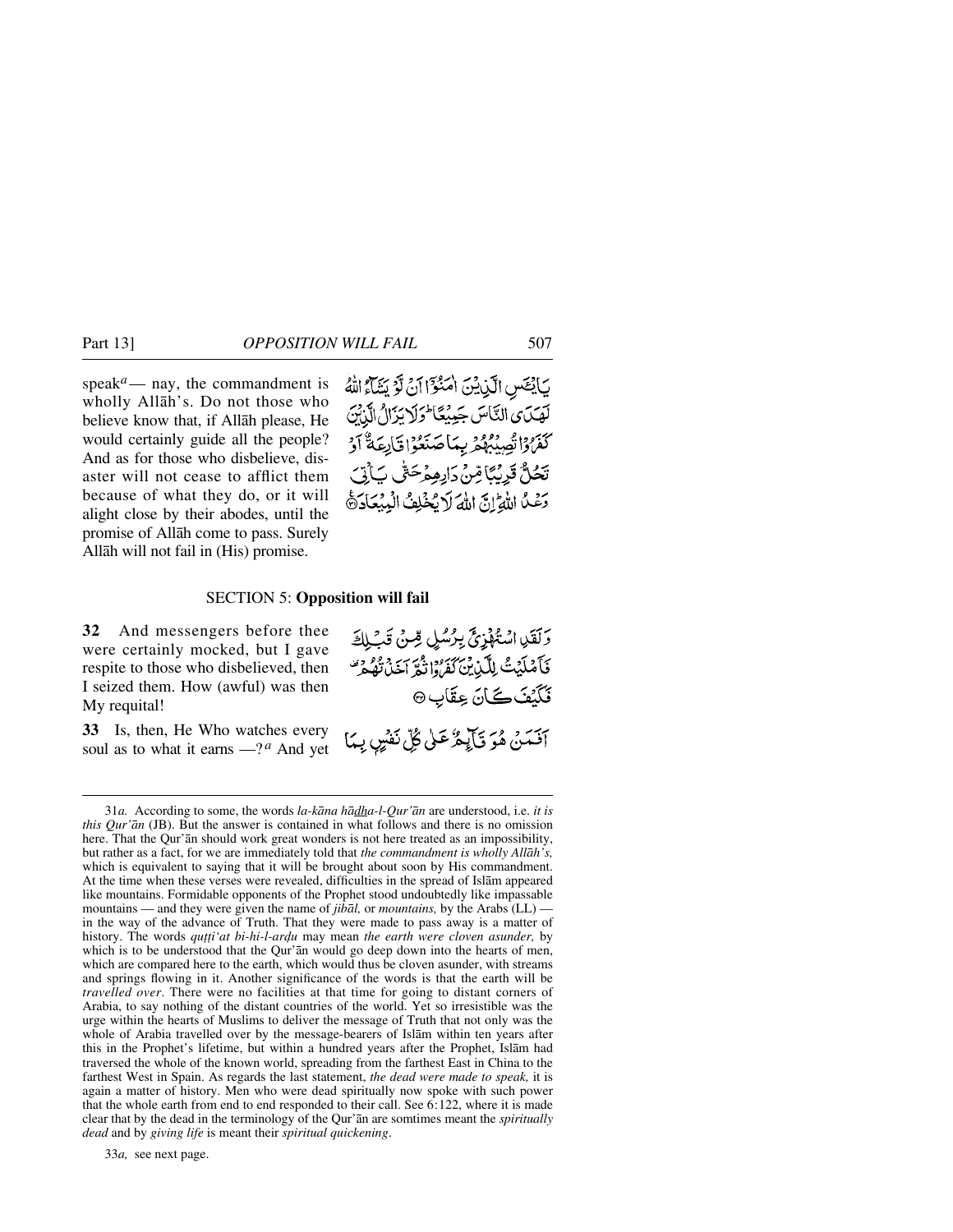they ascribe partners to Allåh! Say: Name them.*<sup>b</sup>* Would you inform Him of that which He knows not in the earth, or of an outward saying?*<sup>c</sup>* Rather, their plan is made fair-seeming to those who disbelieve,*<sup>d</sup>* and they are kept back from the path. And whom Allåh leaves in error, he has no guide.

**34** For them is chastisement in this world's life, and the chastisement of the Hereafter is certainly more grievous. And they have no protector against Allåh.

**35** A parable of the Garden which is promised to those who keep their duty:*<sup>a</sup>* Therein flow rivers. Its fruits are perpetual and its plenty.*<sup>b</sup>* Such is the end for those who keep their duty; and the end for the disbelievers is the Fire.

كَسَبَتْ وَجَعَلُوۡۤا لِلَّهِ شَرْكَآءٌ قُلْ سَوَّوۡ ۚ أَمَرَ تُنَبِّعُوْنَهُ بِمَالًا يَعْلَمُ فِي الْأَمْ ضِ آمَرِ بِظَاهِرِ مِّنَ الْقَوْلِ بِّلْ زُيِّنَ لِلَّذِيْنَ كَفَرْدُاهَكُرْهُمْ وَصُدٌّ دَاعَينِ السَّبِيبُ ۖ وَ مَنْ يَثْنَبِلِ اللَّهُ فَيَا لَهُ مِنْ هَبَادِ @

لَهُمْ عَذَاتٌ فِي الْحَيْوَةِ الدُّّنْيَاوَكِينَاكَ الْأَخِرَةِ أَشَنَّ ۚ وَمَا لَهُمْ مِّنَ اللّٰهِ مِنْ وَاقِ ۗ

مَثَلٌ الْجَنَّةِ الَّذِيْ وُعِدَ الْمُتَقَوِّنَ تَجْرِيْ مِنْ تَجْتِهَاْالْدَنْفِيرُ ۖ أَكْمَلْهَا دَآيِيمٌ وَّ ظِلْهَا ۖ تِلْكَ عُفْبَى الَّذِيْنَ اتَّقَوَّا رَّ وَّعُقْبَى الْڪْفِدِيْنَ التَّائِنِ @

33*c.* The appeal is to the inner self of man. Is anything hidden from God? Is He not Aware of the inmost feelings of man? Must there be a partner with God, who should tell Him of what He knows not? Are your outward sayings not known to Him, so that there must be a partner to inform Him of what you say? He knows both the inner feelings of man and his outward sayings, and He does not stand in need of a mediator.

33*d.* It is the devil who makes the evil deeds fair-seeming to men; see 6:43, 16:63. And elsewhere it is made clear: "And the devil made their deeds fair-seeming to them, so he kept them back from the path" (29:38).

35*a.* It should be noted that the paradise mentioned here is called a *parable,* as also in 47:15. The reason is, as a saying of the Holy Prophet makes clear, that the blessings of paradise are such as no eye has seen, nor has ear heard, nor has it entered into the heart of man to conceive of them (B. 59:8). Therefore, what it actually is cannot be known to man, until he has tasted of its blessings; the description given in the Qur'ån being only a likeness of what it actually is, for an impression of a thing which is of a nature entirely different from the things of this world can only be conveyed by parables.

35*b*. The word *zill* has other meanings besides *shade*. It signifies *mightiness, inaccessibility, ease,* or *plenty,* (R). It also signifies *protection* (LL).

<sup>33</sup>*a.* Allåh watches what everyone does, i.e. requites everyone for what he does their alleged associate-gods are admittedly unable to do this. The answer to the question, Is He ...? is given in the words that follow, *yet they ascribe partners to Allåh*.

<sup>33</sup>*b.* It is to show the utmost contempt for the alleged associates of the Divine Being that their worshippers are called upon to give them a name, as if it were said that they are not worthy of a name. Or the meaning may be, give them a name expressing any qualification of godhead, such as a sustainer, creator, etc.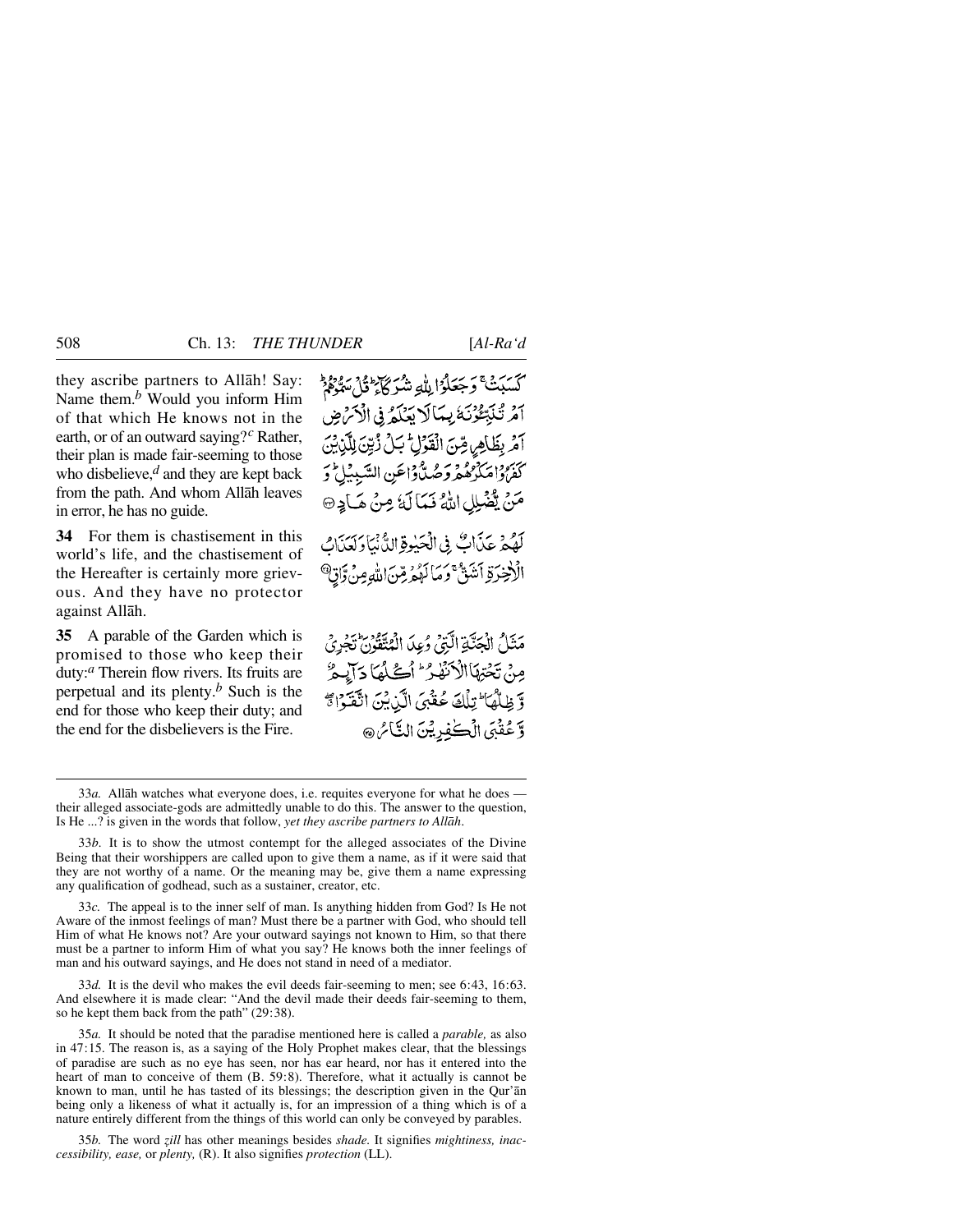**36** And those to whom We have given the Book*<sup>a</sup>* rejoice in that which has been revealed to thee, and of the confederates are some who deny a part of it. Say: I am commanded only to serve Allåh and not associate anything with Him. To Him do I invite (you), and to Him is my return.

**37** And thus have We revealed it, a true judgment, in Arabic. And if thou follow their low desires after that which has come to thee of knowledge, thou wouldst have against Allåh no guardian nor protector.



وكذاك انزلنه حُكْمًاعَرَبِيًّا وَلَيِنِ اتَّبِعَتَ أَهْوَاءَهُمْ بَعْدَ، مَاجَاءَكَ مِنَ الْعِلْمُ مَالَكَ مِنَ اللَّهِ مِنْ دَّلِّيٍّ وَّلَا دَاتِي ﴾

### SECTION 6: **Steady Progress of Truth**

**38** And certainly We sent messengers before thee and appointed for them wives and children. And it is not in (the power of) a messenger to bring a sign except by Allåh's permission. For every term there is an appointment.*<sup>a</sup>*

**39** Allåh effaces what He pleases and establishes (what He pleases),*<sup>a</sup>* and with Him is the basis of the Book.*<sup>b</sup>*

وَلَقَلْ آرْسَلْنَارُسُلًا مِّنْ قَيْلِكَ وَجَعَلْنَا كَفَّعْرَانَ دَاجَاً وَ دُبِّرَاتِيَةً ۖ وَ مَا كَانَ لِدَّمِّوْلِ آنُ ڀَأَنِّيَ بِأَيَةٍ إِلَّا بِإِذْنِ اللَّهِ لِكُلِّ آجَلِ ڪِتَابٌ۞

يَهْجُوااللَّهُ مَا يَنْتَأْءُ وَيُنْبِبُ ﴾ دَعِنْدَةً ٲۿؚٞ۠ٳڶڲؾڛۿ

39*a.* God was now going to efface falsehood and to establish the Truth.

<sup>36</sup>*a.* By the *Book* is meant the *Qur'ån,* as the context clearly shows. Some, however, take the Book to signify the previous revelation given to the Israelite prophets, and understand Jewish or Christian converts to Islåm to be meant here.

<sup>38</sup>*a.* The significance is that the sign so often demanded will come at the appointed time. The ultimate discomfiture of the power of the opponents had been prophesied in the earliest revelations, hence the repeated demands.

<sup>39</sup>*b.* The same word, *umm al-kitåb,* occurs in 3:7, where the verses that are of obvious import are called the *basis of the Book,* because allegorical verses must be interpreted subject to the principles laid down in plain words. Here the Divine ordinance to annihilate the power of the opponents of the Holy Prophet and to bring about the establishment of the Truth is called the *basis of the Book,* because the final vanquishment of the powers of evil, which was previously foretold, would be such a clear sign that it would dispel all doubts.